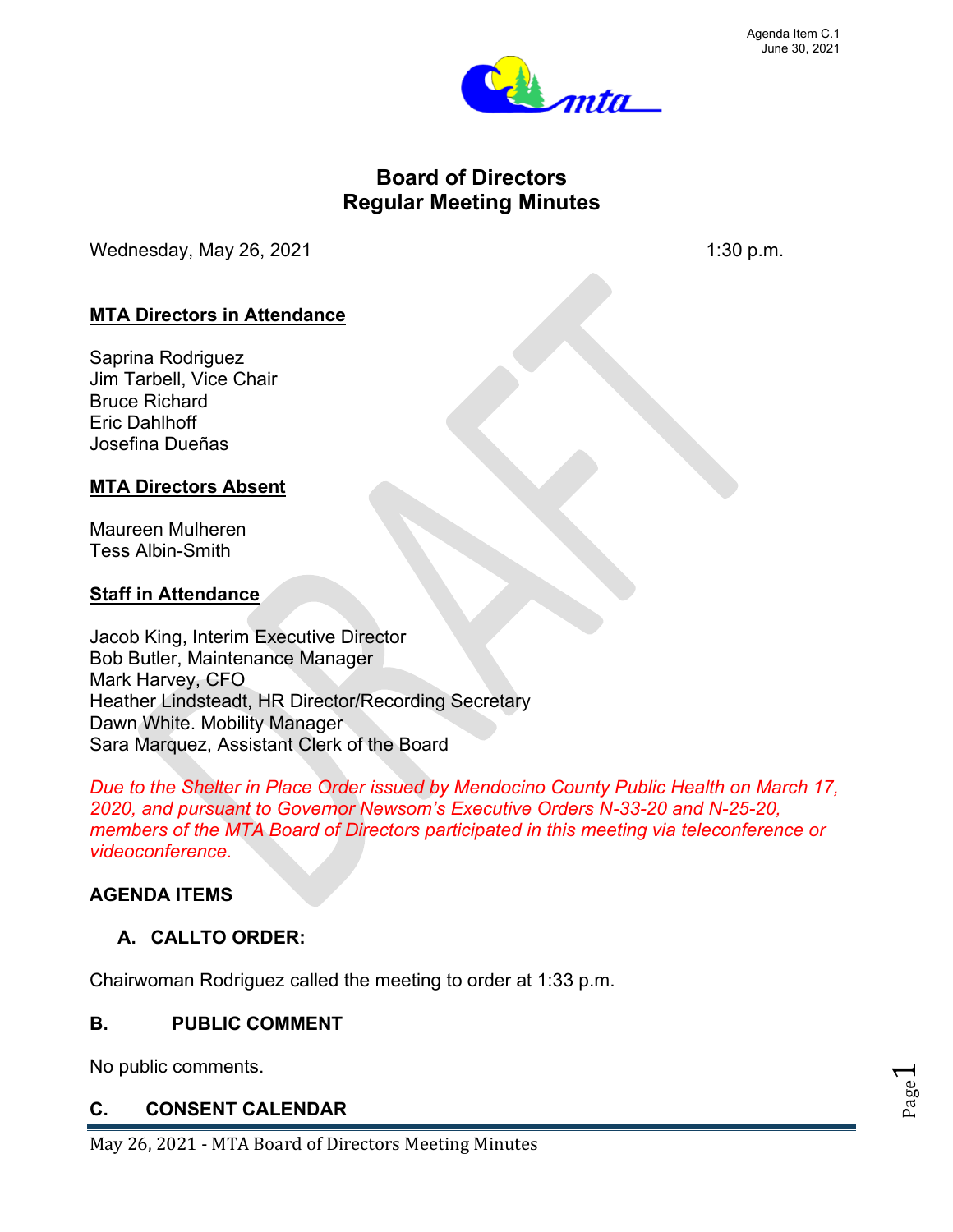- 1. Approval of Minutes of May 12, 2021 Board Meeting
- 2. Acceptance of Service Performance Report
- 3. Acceptance of Financial Statements July 1, 2020 through March 31, 2021
- 4. Approval of Regular Board Meeting Calendar July 2021 December 2021

Agenda Item A.4 was pulled for further discussion.

Director Tarbell requested the Minutes of May 12, 2021, item D.1 be amended to reflect that he said North Coast, not South Coast.

Director Dahlhoff requested the Minutes of May 12, 2021 item F.2 be amended to reflect that he asked if MTA was able to provide continued Zoom meeting access if AB 339 was approved.

**Upon Motion** by Director **Tarbell**, seconded by Director **Richard** the Board approved Consent Calendar items C.1 through C.3 with amendments to the May 12, 2021 minutes by roll call vote. **AYES**: Tarbell, Richard, Dahlhoff, Dueñas, Chairwoman Rodriguez **NOES**:0, **ABSTAIN**: 0, **ABSENT**: Mulheren, Albin-Smith

#### **Consent Calendar Item 4. Approval of Regular Board Meeting Calendar July 2021 – December 2021**

The Board discussed options for in-person meetings while also providing an online participation option for those who need to attend virtually and members of the public.

Executive Director King said that MTA is preparing to conduct in-person meetings in two locations and also have on-line capabilities at each location. He reported that there may be wireless service hurdles to overcome, but he is working on wireless hot spots. Mr. King asked Director Dahlhoff if he could check the Point Arena library service. Director Dahlhoff said he would be available to assist MTA with any connection issues or wireless connection testing prior to an MTA meeting.

**Upon Motion** by Director Tarbell seconded by Director Richard the Board approved the MTA Board Meeting Calendar for Fiscal Year 21-22 by roll-call vote. **AYES**: Duenas, Tarbell, Richard, Dahlhoff, Rodriguez. **NOES**: 0, **ABSTAIN**: 0, **ABSENT**: Mulheren, Albin-Smith

#### **D. ACTION & DISCUSSION**

- 1. Unmet Needs: Solicit Public Input: None
- 2. Discussion and Possible Approval Draft Capital Budget for Fiscal Year 2021-2022

**Upon motion** by Director **Richard**, seconded by Director **Tarbell** the Board approved Draft Capital Budget for Fiscal Year 2021-2022 provided staff continued to modify the budget as information becomes available by roll call vote. **AYES**: Tarbell, Richard, Dahlhoff, Dueñas.